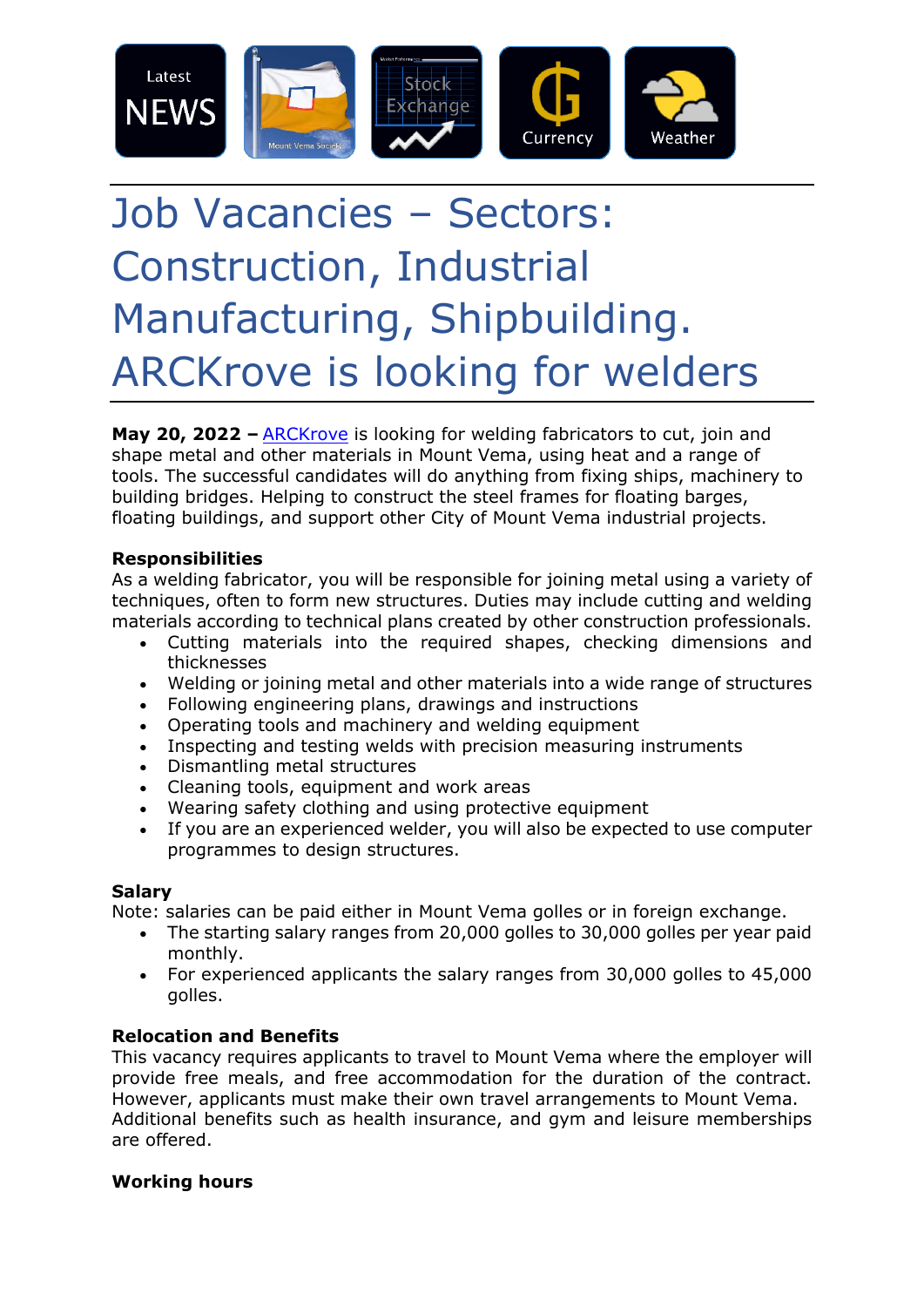The working week is typically around 40 hours, though more is common around project deadlines. The employer offers paid overtime. Due to the nature of the work, and the initial stage of the project, the employer will not require you to work at night, however the employer may require you to work over public holidays, and at the later stages of the project you may be required to work shifts through a 24 hour system. Extra hours may then be required at busy times.

#### **What to expect**

• Noise, and heat.

#### **Qualifications**

Professional qualification is not necessary however you will need at least some experience.

#### **Apprenticeship**

Some countries are establishing bilateral cooperation with Mount Vema to help students complete an intermediate or advanced apprenticeship to become a welding fabricator to work on City of Mount Vema projects in their country or in Mount Vema.

For example, an apprenticeship with a Mount Vema company such as Handy Deed or ARCKrove is a good way into the industry in your country if such bilateral arrangement with Mount Vema is available in your country.

Apprenticeships are open to anyone over the age of 16 for projects outside Mount Vema, or anyone over 18 for projects in Mount Vema. As an apprentice, you will be fully employed and expected to work a minimum of 30 hours a week. Your time will be split between on-the-job experience and a college or training provider.

#### **Skills**

You'll need to show:

- Attention to detail
- Knowledge of engineering and technology
- Ability to work with your hands
- Basic maths and design skills.

**[W-Contractors](https://www.mount-vema.com/w-contractors.html) Note:** Employment starting date is only confirmed 30 days after the job has been formally offered to the applicant, and the applicant has accepted the job offer. Applicants may incur expenses payable by card only, when preparing to travel to Mount Vema for work, however if you live in a country or location where access to credit or bank card is not available to you, visit [ **[GolleCard](https://www.mount-vema.com/gollecard.html)** ].